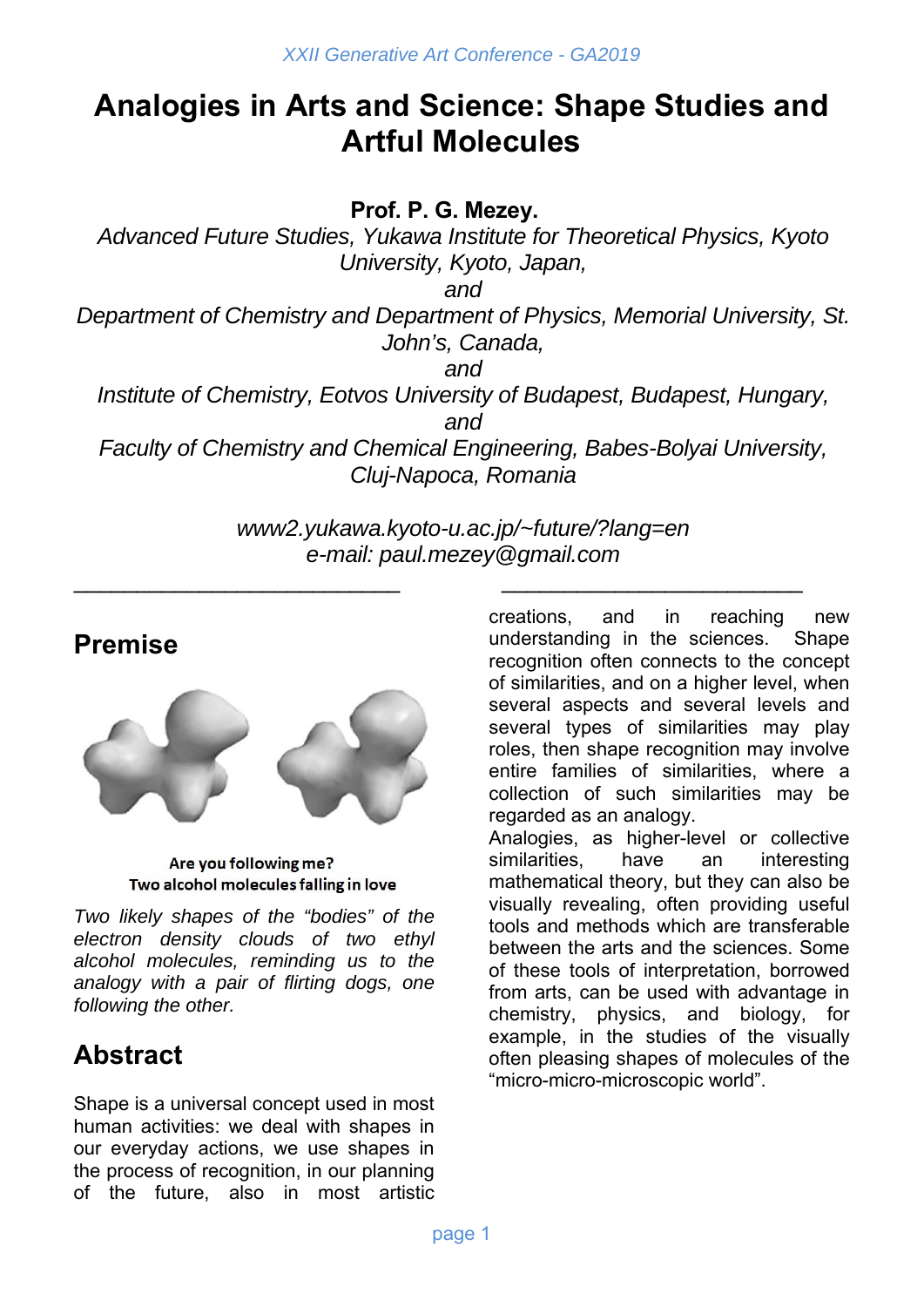## **1. Introduction**

Analogies play a very important role in the learning processes: by noticing an analogy of a problem we just try to learn with one we have learned already, the understanding of the new problem becomes simpler: one can, perhaps only cautiously, rely on the already known information to understand and learn the new one. Such analogies of learning appear to work also on a much broader scale, in the developments of both the Sciences and Arts. New scientific advances and inventions, and also new artistic directions and even individual art creations may be regarded as being analogous to learning: the very processes occurring during the inventions of the telegraph, the radio, and the mobile phone, taken as almost random examples, were, indeed, corresponding to learning, not just the learning of some individual human beings, but learning of humanity, a learning process changing human culture on the planet Earth. Similar comparisons can be made, and important analogies can be recognized in artistic achievements, for example, the development and eventual triumph of impressionism has been a learning process for human culture, in some sense analogous to the learning process involved in getting used to and appreciate a new train service to an attractive seaside vacation spot.

The microscopic world of molecules also provides some fascinating analogies, not only to other scientific fields, but also to artistic schools and individual artistic achievements, especially those involving three dimensions, such as sculptures, or dance, or the shape and movements of animals.

One interesting analogy, already pointed out in the Generative Art field, involves the shape concept, where the shapes of molecules have already been studied by

methods motivated by artistic sculptures. In fact, the analogy is even more involved, since the original methodology is based on mathematics, due to the works of the famous mathematician, Felix Klein, the initiator of the famous Erlangen Program for the systematization of geometry and related fields. Felix Klein was intrigued by the idea of beauty and tried to use mathematical methods [1], as applied to several well-known sculptures, to find some mathematical regularities employing surface-analysis methods, such as curvature classification on the surfaces of those sculptures. Local convexity, concavity, and saddle like local shapes on those surfaces gave a classification, and the boundary lines of those domains of certain curvature types can be characterized easier. However, he was disappointed, because he was not finding any clear relations between the mathematical characterization he made and the way the beauty of those sculpture could be judged. Nevertheless, his ideas survived and were reported in a book by other mathematicians, and with some modifications, they have become the starting point of a series of methods used in the shape analysis of not some sculptures, but in the study of shapes of molecular electron density clouds [2]. Shape similarity when comparing molecules is an important aspect of the broader concept of molecular similarity, also including molecular symmetry and chirality [3-24], where chirality problems are prime examples for a simple use of analogy: the analogy of left and right hand differences to molecular chirality, with the dominance of "left-handed" amino acids in living creatures on the Earth.

Molecular shape is indeed, the shape of the molecular electron density cloud, underlying the importance of electron density studies [25-28], where some classical concepts, reaching back as far as some traditional art forms, are often appearing, sometimes unexpected ways.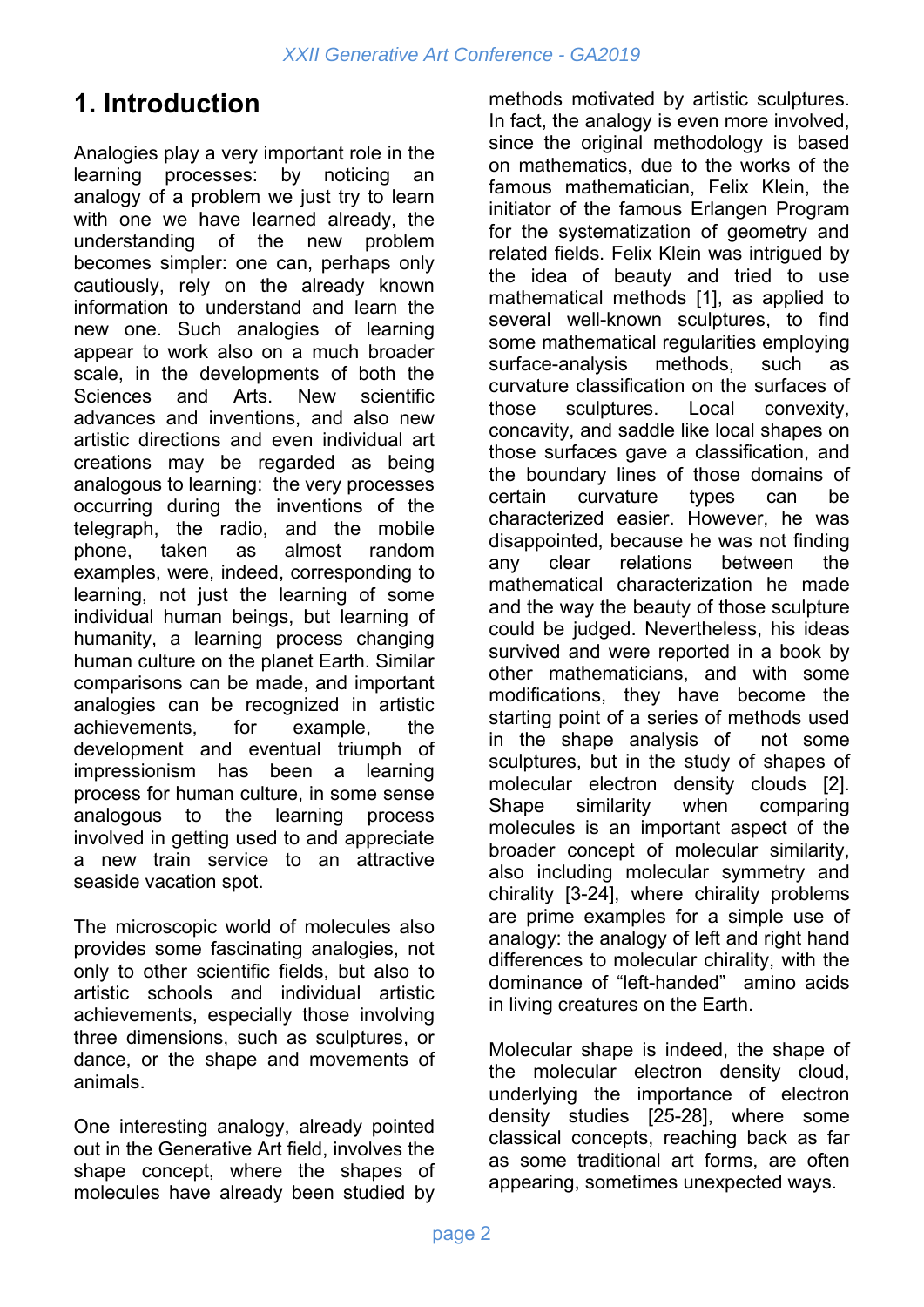Analogies between objects of nature and their artistic representations are rather obvious examples, some, only partially relevant opinion states this as "Art imitates Nature". Perhaps one of the most noticeable analogy in the natural sciences is the analogy between two rules (Laws of Nature), seemingly completely unrelated: Newton's Law of gravity, and Coulomb's Law of electric charge repulsion (or attraction), are highly analogous: the force produced is proportional to the product of the quantities characterising the two objects, divided by the square of their distance. In the case of Newton's Law of gravity, the relevant quantities are the two masses, in the case of Coulomb's Law of electric charge repulsion, the relevant quantities are the electric charges of the two objects. The two equations are fundamentally the same, only the participating quantities are different.

Analogies may be regarded as advanced similarities, and in the molecular field, the various aspects of molecular similarity have been investigated in great detail. In these studies, the relative arrangements of molecular parts are of special importance, and one can always recognize connections to artistic shapes.

In this contribution, some aspects and the main featues of the above and some more general analogies will be discussed, with a focus on the shape of molecules and analogous aspects of some work of arts will be discussed.

However, in the next section, a brief introduction to some of the general aspects of analogies will be given, with a focus on the ideas of using families of similarities in order to simplify the abstract structures of some of the more involved analogies.

### **2. Some general properties of analogies**

In the usual, everyday conversations, the word analogy is used without any strict definition, typically, analogy is regarded as some more elaborate type of similarity. Analogy is often interpreted as some deeper level similarity, or as a similarity with several components. Sometimes one may consider two phenomena, and between them several types of similarities, and the fact that multiple similarities are observed, this appears to justify to call the result of this comparison an analogy.

One may regard analogy as a system of several similarities, alternatively, as a relation where similarities occur on several different levels.

The mathematical tools of a branch of mathematics, Category Theory, appear to be exceptionally suitable to deal with this type of complexity of relations; in particular, the so called functor model [29] appears to be especially useful for characterizing analogies. Systems of similarities can be treated component by component, in a direct way, dealing with each similarity type separately. However, a system of similarities is a richer entity than the mere sum of the component similarities, and a more revealing approach is obtained if the families of similarities are regarded as a higher level entity than the mere individual similarities. If these higher level entities, that is, the families of similarities, are treated collectively, than a better description of the analogy can be achieved. Such a description is provided by Category Theory, specifically, by the so-called functor model, one that carries out comparisons (actually, transformations) on two levels, on the first level, transforming one family of objects into the other family of objects, and also transforming the relations, typically similarity relations in one family to those in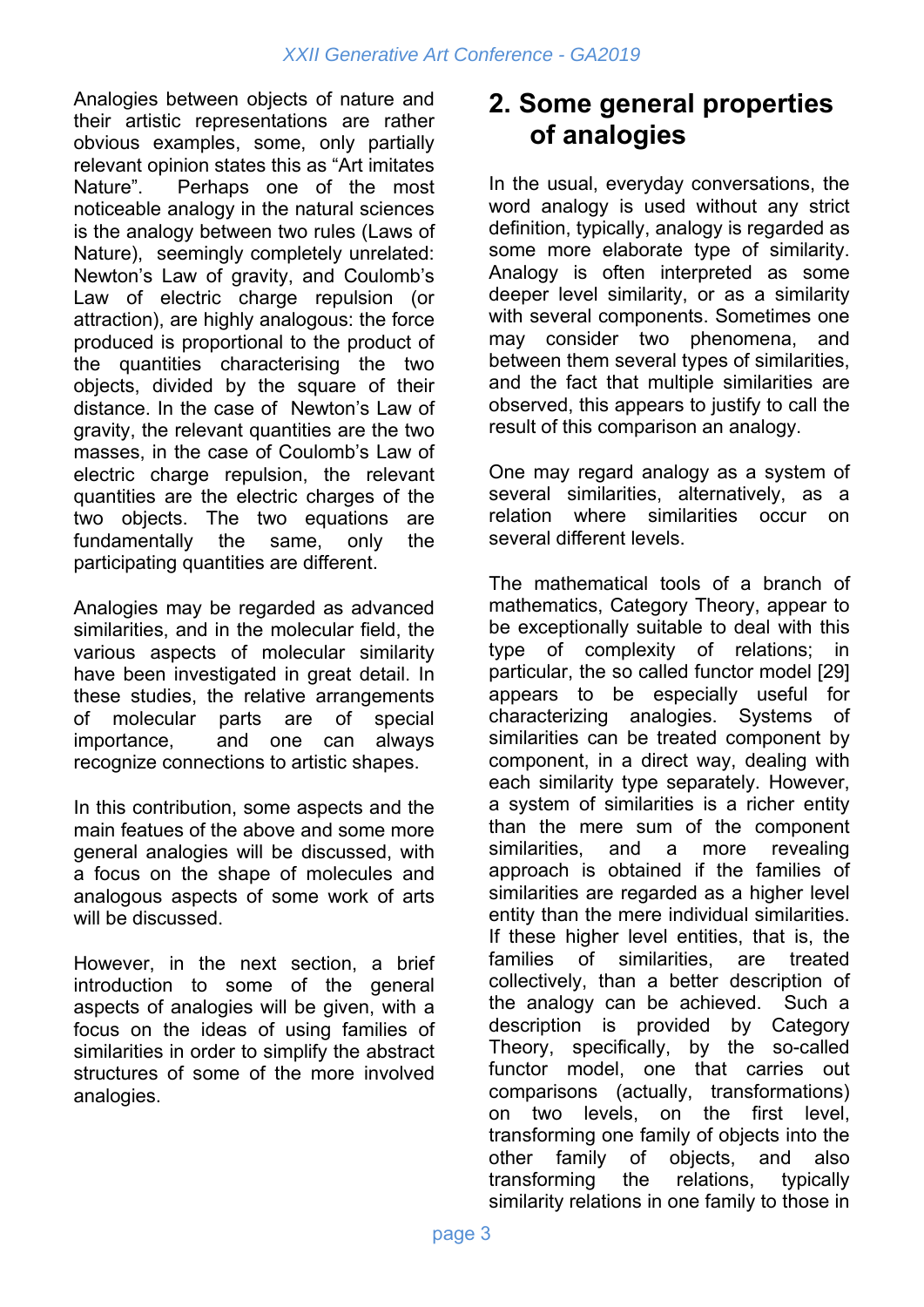the other family. Whereas describing the mathematical details of the functor approach to analogies is not the goal of this contribution, one may find the relevant references in one recent publication [29].

#### **2. Simultaneous treatment of multitudes of similarities, in arts, and sciences**

Even if only the terminology of one field is borrowed and used in a different field, this already provides both new ways of seeing the details and this also may trigger new initiatives and methodologies to evaluate the results of comparisons. This is especially true, when the comparisons are extended to several aspects of complex problems with a multitude of similarities, for example, when analogies are actually generating further analogies, where the similarities may occur on several levels.

In such cases, the functor model is an advantageous approach. Such a functor model appears especially useful if one may expect repeated occurrence of meeting with new challenges of comparisons with similar levels and similar types of complexity. One may mention that re-using of approaches and methods originally developed for one set of problems, may often appear useful in a new field, and the functor model can be very beneficial in a different field as well. This is likely to be the case for the development of trans-disciplinary approaches, for example, in those cases where scientific and artistic methodologies are able to learn from each other. In our case, the generation of artistic impression, the message of the artist, in particular, the way the artist sends the message to the observer, is one, that can be also beneficial in the efficient interpretation of the scientific results of molecular shape analysis. If the artistic, efficient impression generation by the artist is translated to the scientific language of molecular shape analysis, this can provide valuable, new scientific understanding. In fact, most of the chemical references listed are containing examples where some of these benefits have played a role, even if in most cases, no systematic, functor-based approach has been used yet.

#### **References**

[1] David Hilbert and Stephen Cohn-Vossen, Anschauliche Geometrie, Springer, Berlin, 1932.

[2] Paul G. Mezey: Shape in Chemistry: An Introduction to Molecular Shape and Topology, VCH Publishers (later Wiley) , New York, 1993.

[3] R.Carbó, L.Leyda, and M. Arnau, "Similarity of Molecular Wavefunctions" *Int. J. Quantum Chem.,* **17**, 1185 (1980).

[4] R. Carbó and M. Arnau, "Molecular Engineering: A General Approach to QSAR", in *Medicinal Chemistry Advances,* F.G. de las Heras and S. Vega, Eds., Pergamon Press, Oxford, 1981.

[5] R. Carbó, B. Calabuig, L. Vera, and E. Besalu, "Molecular Quantum Similarity: Theoretical Framework, Ordering Principles, and Visualization Techniques", in *Advances in Quantum Chemistry, Vol. 25,* P.-O. Löwdin, J.R. Sabin, and M.C. Zerner, Eds., Academic Press, New York, 1994.

[6] R. Carbó, Ed., *Molecular Similarity and Reactivity: From Quantum Chemical to Phenomenological Approaches* (Kluwer Academic Publ., Dordrecht, 1995).

[7] E. Besalú, R. Carbó, J. Mestres, and M. Solà, *Foundations and Recent*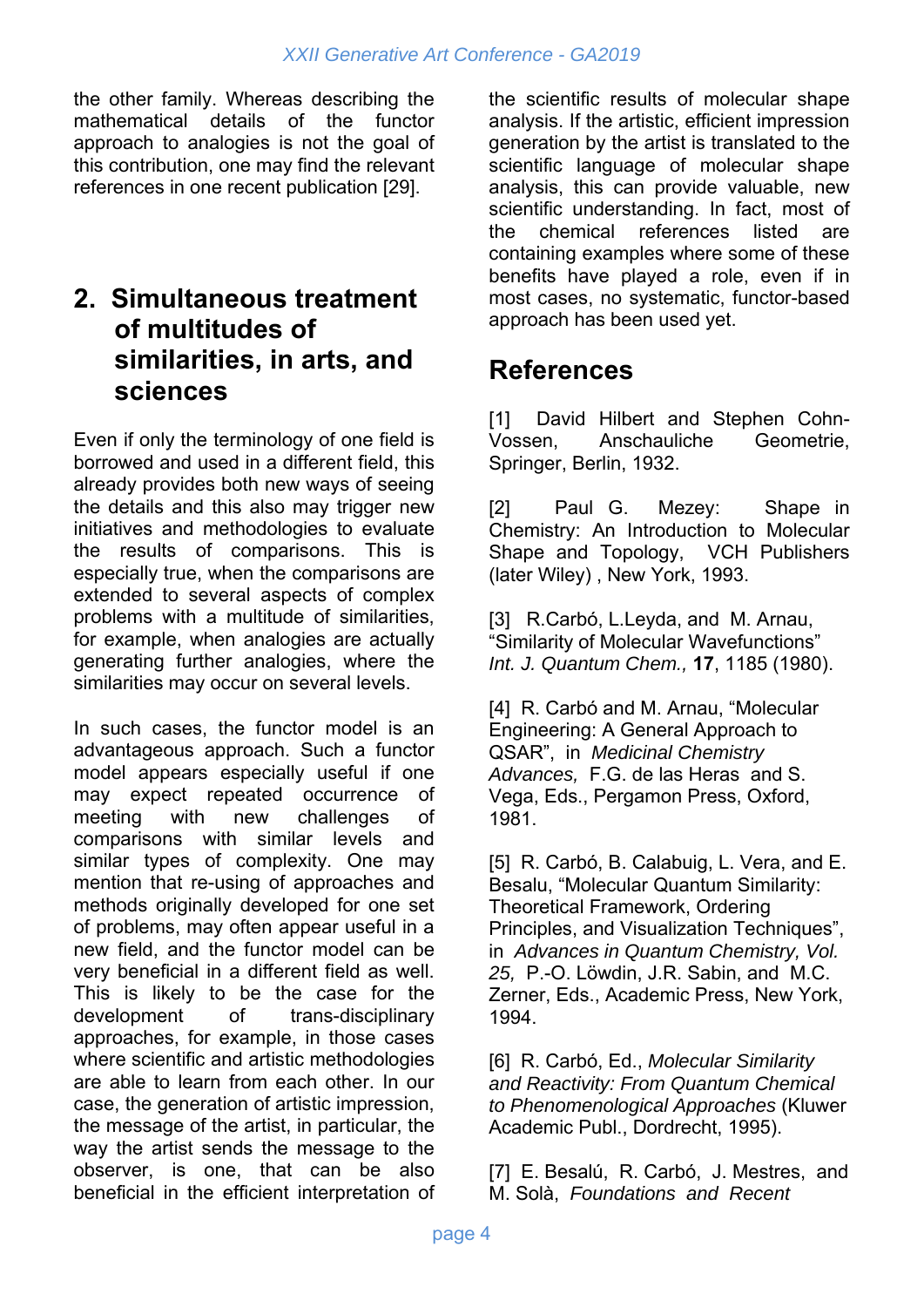*Developments on Molecular Quantum Similarity,* in *Topics in Current Chemistry, Vol. 173, Molecular Similarity,* ed. K. Sen, Springer-Verlag, Heidelberg, l995.

[8] D.L. Cooper, and N.L. Allan, *Molecular Similarity and Momentum Space,* Molecular Similarity and Reactivity: From Quantum Chemical to Phenomenological Approaches, R. Carbó, Ed., Kluwer Academic Publ., Dordrecht, The Netherlands, l995, pp 31-55.

[9] M.A. Johnson and G.M. Maggiora, Eds., *Concepts and Applications of Molecular Similarity,* Wiley, New York, 1990.

[10] A.I. Kitaigorodski, *Organic Chemical Crystallography,* Consultants Bureau, New York, 1961, Chapter 4, pp. 75–100.

[11] A. Rassat, Un critere de classement des sytemes chiraux de points a partir de la distance au sens de Haussdorf, *Compt. Rend. Acad. Sci. (Paris)* II 299, 53–55 (1984).

[12] G. Gilat, Chiral interactions in biomolecules, *Chem. Phys. Lett.* 121,13– 16 (1985).

[13] L.D. Barron, Symmetry and molecular chirality, *Chem. Soc. Rev.,* 15, 189–223 (1986).

[14] P.G. Mezey, Tying knots around chiral centres: chirality polynomials and conformational invariants for molecules, *J. Am. Chem. Soc.,* 108, 3976–3984 (1986).

[15] P.G. Mezey, Symmetry and periodicity of potential surfaces, *Theor. Chim. Acta.,* 73, 221–228 (1986).

[16] G. Gilat and J. Phys. A, Chiral coefficient – a measure of the amount of structural chrality, *Math. Gen.,* 22 , L545– L550 (1989).

[17] G. Gilat, On the quantification of symmetry in nature, *Found. Phys. Lett.,* 3, 189–196 (1990).

[18] Y. Hel-Or, S. Peleg and D. Avnir, Two-dimensional rotational dynamic chirality and a chirality scale, *Langmuir,* 6, 1691–1695 (1990).

[19] P.G. Mezey (ed.), *New Developments in Molecular Chirality,*  Kluwer, Dordrecht, 1991.

[20] T.P.E. Auf der Heyde, A.B. Buda and K. Mislow, Desymmetrization and the degree of chirality, *J. Math. Chem. ,* 6, 255–265 (1991).

[21] A.B. Buda and K. Mislow, On geometric measures of chirality, J. Mol. Struct. (Theochem). , 232, 1–12 (1991).

[22] A.Y. Meyer and D. Avnir, The relation between molecular shape and molecular rotations in chiral halogenated alkanes, Struct. Chem., 2, 475–478 (1991).

[23]. P.G. Mezey, "The Symmetry of Electronic Energy Level Sets and Total Energy Relations in the Abstract Nuclear Charge Space". *Mol. Phys.,* **47**, 121‐126 (1982).

[24] P.G. Mezey, "Classification Schemes of Nuclear Geometries and The Concept of Chemical Structure. Metric Spaces of Chemical Structure Sets Over Potential Energy Hypersurfaces",  *J. Chem. Phys.,*  **78**, 6182‐ 6186 (1983).

[25] M. Levy, "Electron densities in search of Hamiltonians", *Phys. Rev. A* **26**, 1200‐1208 (1982).

[26] R. G. Parr and W. Yang. *Density-Functional Theory of Atoms and Molecules.* (Oxford University Press, Oxford, 1989).